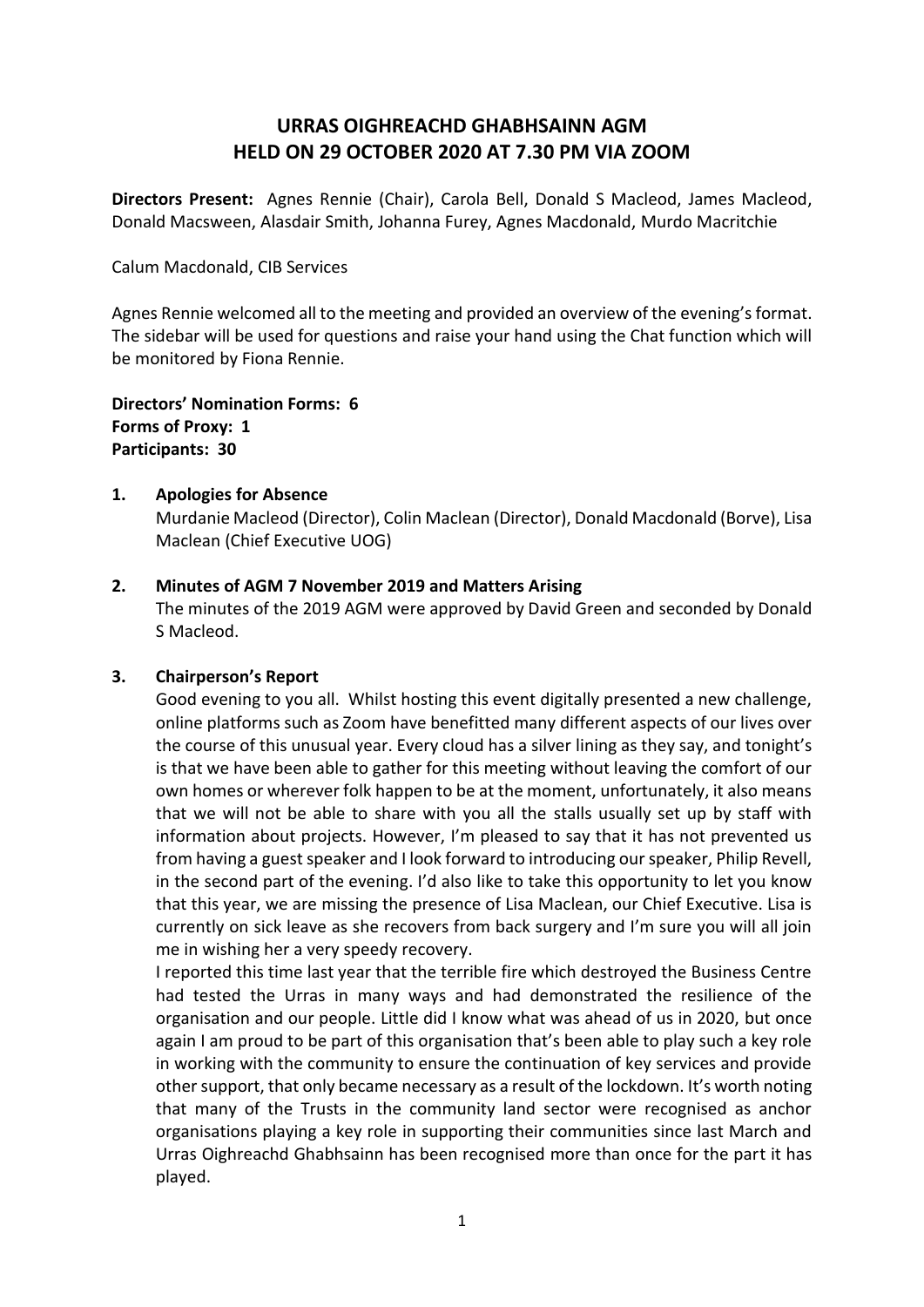There is no doubt that one reason the Urras has been able to continue working so effectively has been the confidence created by having access to an independent revenue source. This income, as you all know, is mostly generated by the wind energy project in Ballantrushal and we have been pleased that not only have we earned an income from the turbines, we have also contributed to the continuing challenge to find ways to counter carbon emissions and fight climate change. However, we are not able to generate at the moment due to the failure of the cable across the Minch that connects to the national grid. SSE has stated that this is likely to take up to 12 months to be operational again. This is a huge blow to UOG and all the other community energy companies in Lewis and Harris. In the short term I must be honest and say that we are not clear yet what impact this might have on the Community Investment Fund which has benefitted so much from wind generated revenues. I am pleased that throughout all this time the core work of providing crofting administration and managing estate business has carried on, almost unhindered, due to the commitment of Urras staff even though they have all been working from home."

I would like to thank James Macleod and Donald Macleod for their years of assistance to Urras Oighreachd Ghabsainn. I want to give a very heart-felt thanks to two trustees who retire tonight – James as a founder member of the steering committee, and Donald as a member of the Community Council at the time. Both have also been Trustees since the establishment of the Trust in 2005. They have shown their support in too many ways to list here. We could not have done this without you both and we thank you.

We look forward to being able to return to our own office space in due course, and look forward very much to welcoming all our members, as well as the wider community, to visit us. I also hope very much that we may be able to hold next year's AGM in the new building. For now I'd like to express my sincere thanks to all staff who although working from home and through great uncertainty, have ensured that the Urras core activities have continued unhindered. I'd also like to thank Board colleagues who have worked to support staff and have participated enthusiastically in Zoom meetings.

Thank you of course to all of you for attending tonight's meeting.

# **4. Report on the Director's Report and Audited Financial Statements for the period ended 30 September 2019.**

- 4.1 Calum Macdonald, CIB Services spoke to the report and the continuing development of the Trust. This set of accounts is a very positive historical document, with a year-end income of £372,000 compared to last year's total £279,219. Consequently, total funds carried forward are £2.8 million. The income continues to grow with the increased income from project management and rental income.
- 4.2 Expenditure an increase of up to £361k reflects the increased investment in staff by the organisation, with employee numbers rising from 10 to 13, delivering activities in the community and investing back into the community and services. The issue with the turbines will brings its own challenges, nonetheless, going forward, we are looking at a historical statement of September 2019 and it is very positive.
- 4.3 Balance Sheet total funds of the Trust are £2.8 million. The assets can be divided into 3 main areas. **Tangible Assets** – over £618k, that again, primarily reflects the original purchase of the land by the Trust, which was just over £600k back at the point of the buyout. **Investments** reflect 2 separate strands of investment – around £700,000 investment in subsidiaries of the Trust and £600,000 reflects investments in more liquid